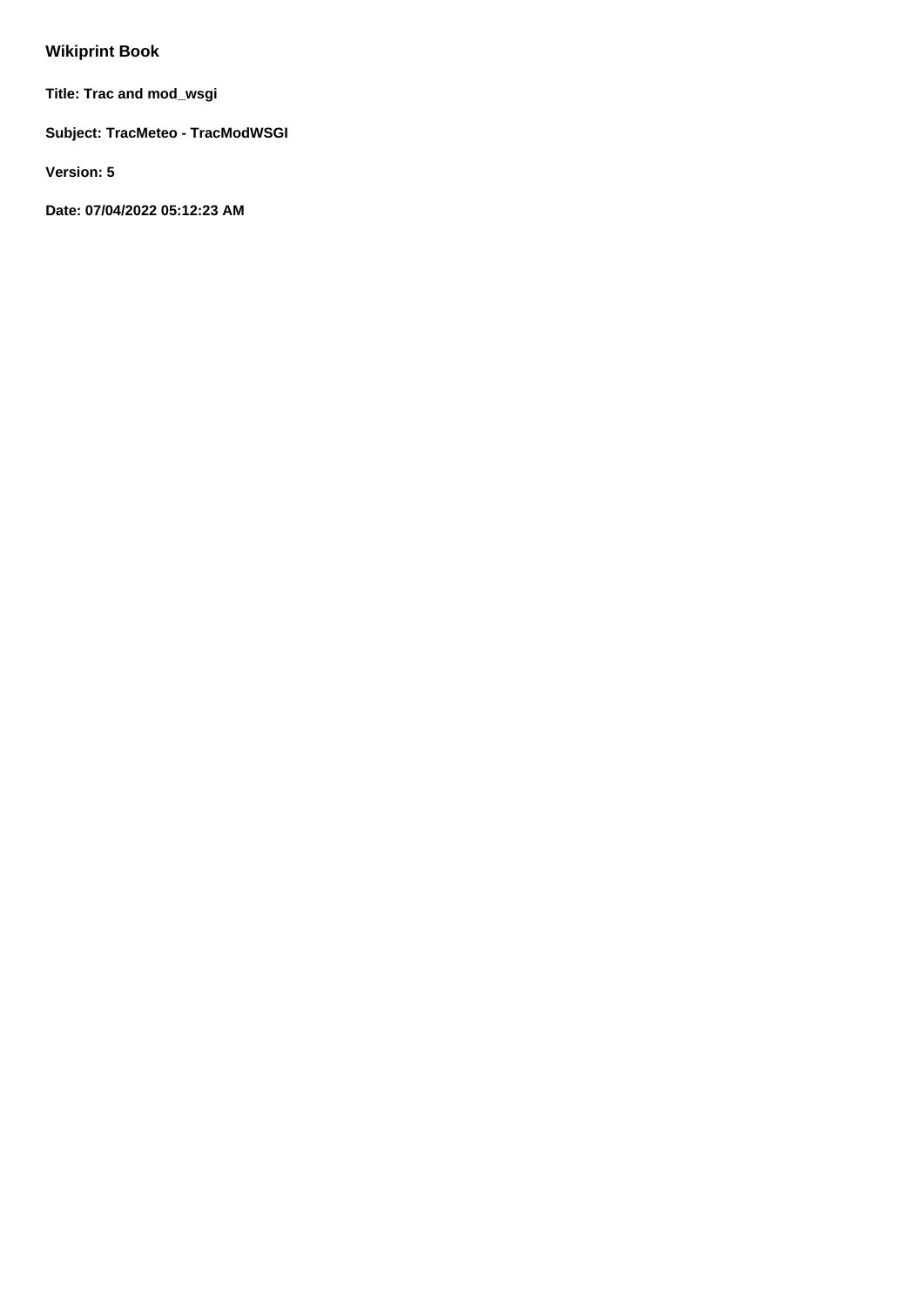## **Table of Contents**

### **Trac and mod\_wsgi 3**

Trac with PostgreSQL 4 Getting Trac to work nicely with SSPI and 'Require Group' 4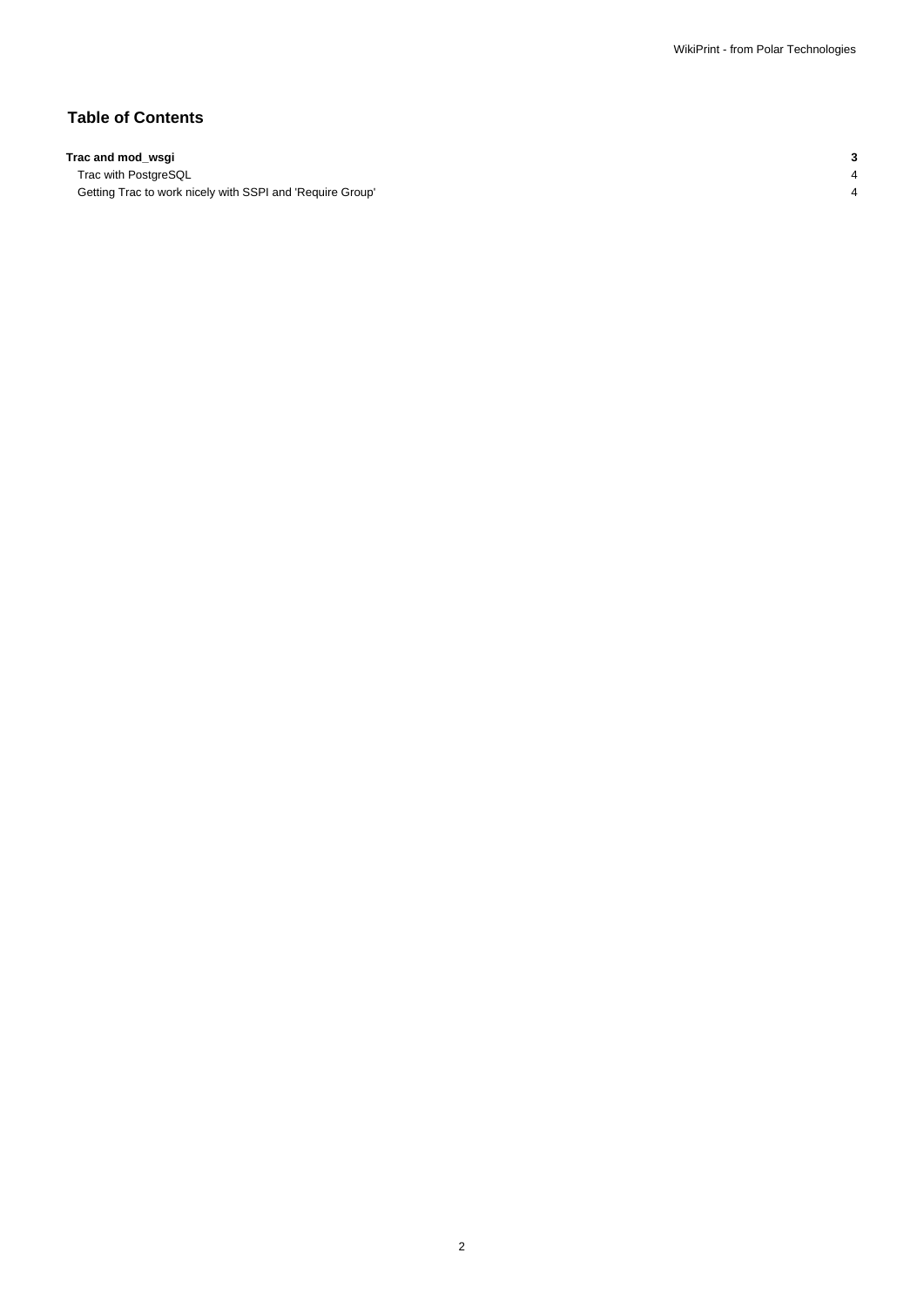#### **Trac and mod\_wsgi**

**Important note:** Please use either version 1.6, 2.4 or later of mod\_wsgi. Versions prior to 2.4 in the 2.X branch have problems with some Apache configurations that use WSGI file wrapper extension. This extension is used in Trac to serve up attachments and static media files such as style sheets. If you are affected by this problem attachments will appear to be empty and formatting of HTML pages will appear not to work due to style sheet files not loading properly. See mod\_wsgi tickets [?#100](http://code.google.com/p/modwsgi/issues/detail?id=100) and [?#132](http://code.google.com/p/modwsgi/issues/detail?id=132).

[?mod\\_wsgi](http://code.google.com/p/modwsgi/) is an Apache module for running WSGI-compatible Python applications directly on top of Apache. The mod\_wsgi adapter is written completely in C and provides significantly better performance than using existing WSGI adapters for mod\_python or CGI.

Trac can be run on top of mod\_wsgi with the help of the following application script, which is just a Python file, though usually saved with a .wsgi extension). This file can be created using trac-admin <env> deploy <dir> command which automatically substitutes required paths.

```
import os
os.environ['TRAC_ENV'] = '/usr/local/trac/mysite'
os.environ['PYTHON_EGG_CACHE'] = '/usr/local/trac/mysite/eggs'
import trac.web.main
application = trac.web.main.dispatch_request
```
The TRAC\_ENV variable should naturally be the directory for your Trac environment (if you have several Trac environments in a directory, you can also use TRAC\_ENV\_PARENT\_DIR instead), while the PYTHON\_EGG\_CACHE should be a directory where Python can temporarily extract Python eggs.

**Important note:** If you're using multiple .wsgi files (for example one per Trac environment) you must not use os.environ['TRAC\_ENV'] to set the path to the Trac environment. Using this method may lead to Trac delivering the content of another Trac environment. (The variable may be filled with the path of a previously viewed Trac environment.) To solve this problem, use the following . wsqi file instead:

```
import os
os.environ['PYTHON_EGG_CACHE'] = '/usr/local/trac/mysite/eggs'
import trac.web.main
def application(environ, start_response):
environ['trac.env_path'] = '/usr/local/trac/mysite'
return trac.web.main.dispatch_request(environ, start_response)
```
For clarity, you should give this file a .wsgi extension. You should probably put the file in it's own directory, since you will open up its directory to Apache. You can create a .wsgi files which handles all this for you by running the [TracAdmin](https://meteo.unican.es/trac/wiki/TracAdmin) command deploy.

If you have installed trac and eggs in a path different from the standard one you should add that path by adding the following code on top of the wsgi script:

```
import site
site.addsitedir('/usr/local/trac/lib/python2.4/site-packages')
```
Change it according to the path you installed the trac libs at.

After you've done preparing your wsgi-script, add the following to your httpd.conf.

```
WSGIScriptAlias /trac /usr/local/trac/mysite/apache/mysite.wsgi
<Directory /usr/local/trac/mysite/apache>
  WSGIApplicationGroup %{GLOBAL}
  Order deny,allow
  Allow from all
</Directory>
```
Here, the script is in a subdirectory of the Trac environment. In order to let Apache run the script, access to the directory in which the script resides is opened up to all of Apache. Additionally, the WSGIApplicationGroup directive ensures that Trac is always run in the first Python interpreter created by mod\_wsgi; this is necessary because the Subversion Python bindings, which are used by Trac, don't always work in other subinterpreters and may